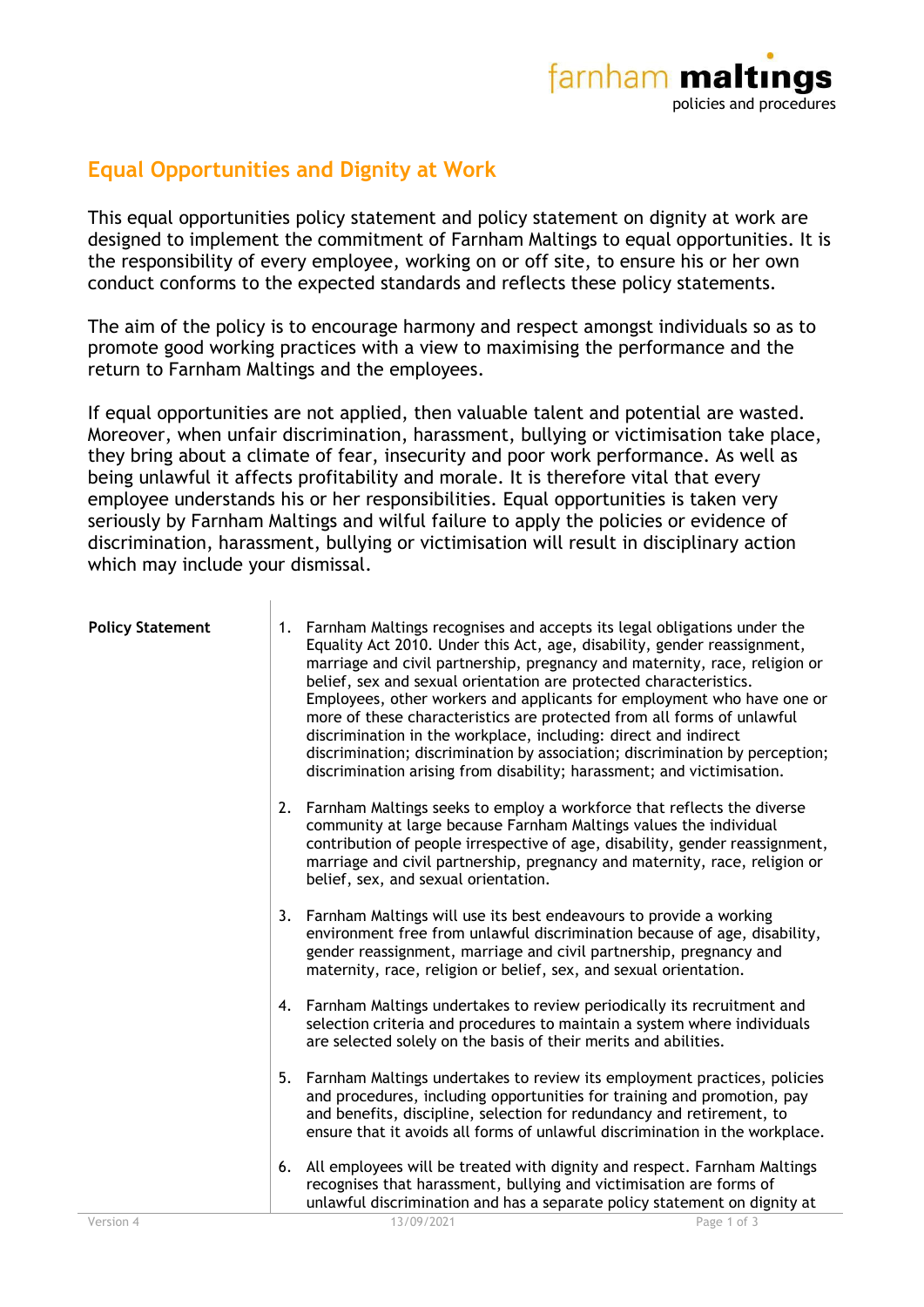|                     | work, which deals with these issues (see below).                                                                                                                                                                                                                                                                                                                                                                                                                                                                                                                                                                                                                                                                                                                  |  |  |
|---------------------|-------------------------------------------------------------------------------------------------------------------------------------------------------------------------------------------------------------------------------------------------------------------------------------------------------------------------------------------------------------------------------------------------------------------------------------------------------------------------------------------------------------------------------------------------------------------------------------------------------------------------------------------------------------------------------------------------------------------------------------------------------------------|--|--|
|                     | 7. Farnham Maltings will make reasonable adjustments to its recruitment and<br>selection arrangements and procedures to ensure that no applicant for<br>employment is disadvantaged because of a disability. Whenever reasonable<br>and practicable, Farnham Maltings will make adjustments to retain<br>disabled workers in its workforce. This may include making reasonable<br>adjustments to working arrangements and practices, making changes to<br>the physical environment and/or providing auxiliary aids and services.                                                                                                                                                                                                                                  |  |  |
|                     | Farnham Maltings will not tolerate acts which breach this policy and all<br>8.<br>instances of such behaviour or alleged behaviour will be taken seriously,<br>fully investigated and may be subject to the disciplinary procedures of<br>Farnham Maltings. Farnham Maltings further seeks to give all employees<br>equal opportunity and encouragement to progress within the organisation<br>by implementing a positive action plan.                                                                                                                                                                                                                                                                                                                            |  |  |
|                     | Farnham Maltings will provide training in equal opportunities and<br>9.<br>undertakes to distribute and publicise this policy statement to all<br>employees and elsewhere, from time to time, as appropriate.                                                                                                                                                                                                                                                                                                                                                                                                                                                                                                                                                     |  |  |
|                     | 10. Farnham Maltings will monitor and review the operation of this policy and<br>will implement any changes required by law or to improve its<br>effectiveness.                                                                                                                                                                                                                                                                                                                                                                                                                                                                                                                                                                                                   |  |  |
|                     | 11. Any employee who believes that they may have been subjected to<br>treatment that breaches this policy may raise the matter through the<br>grievance procedure of Farnham Maltings.                                                                                                                                                                                                                                                                                                                                                                                                                                                                                                                                                                            |  |  |
| Policy statement on | Policy statement on dignity at work                                                                                                                                                                                                                                                                                                                                                                                                                                                                                                                                                                                                                                                                                                                               |  |  |
| dignity at work     | Farnham Maltings believes that the dignity of every person must be<br>1.<br>respected. Harassment and victimisation are forms of unlawful<br>discrimination, which are unacceptable and will be regarded as gross<br>misconduct. The highest standards of conduct are required of everyone<br>regardless of seniority.                                                                                                                                                                                                                                                                                                                                                                                                                                            |  |  |
|                     | Harassment is defined as unwanted conduct that has the purpose or<br>2.<br>effect of violating someone's dignity or creating an intimidating, hostile,<br>degrading, humiliating or offensive environment for them. Unwanted<br>conduct of this nature can constitute harassment of an individual even if<br>its directed at another person. Harassment can take a number of forms:                                                                                                                                                                                                                                                                                                                                                                               |  |  |
|                     | 3.<br>Harassment may be unwanted conduct related to a protected<br>characteristic. However, a person does not have to possess a protected<br>characteristic to be a victim of harassment. Individuals who are<br>subjected to harassment because of their association with someone who<br>has a protected characteristic can also be victims. It is also possible for<br>someone to be subjected to harassment because colleagues wrongly<br>believe they have a protected characteristic. Unwanted conduct can<br>include any kind of action or inaction, behaviour, exclusion, written or<br>spoken words, jokes, imagery, or physical contact that the victim finds<br>objectionable or offensive. The test of harassment is, at least in part,<br>subjective. |  |  |
|                     | Sexual harassment is unwanted conduct of a sexual nature. This can<br>4.<br>include any unsolicited or unwelcome conduct of a sexual nature, such                                                                                                                                                                                                                                                                                                                                                                                                                                                                                                                                                                                                                 |  |  |